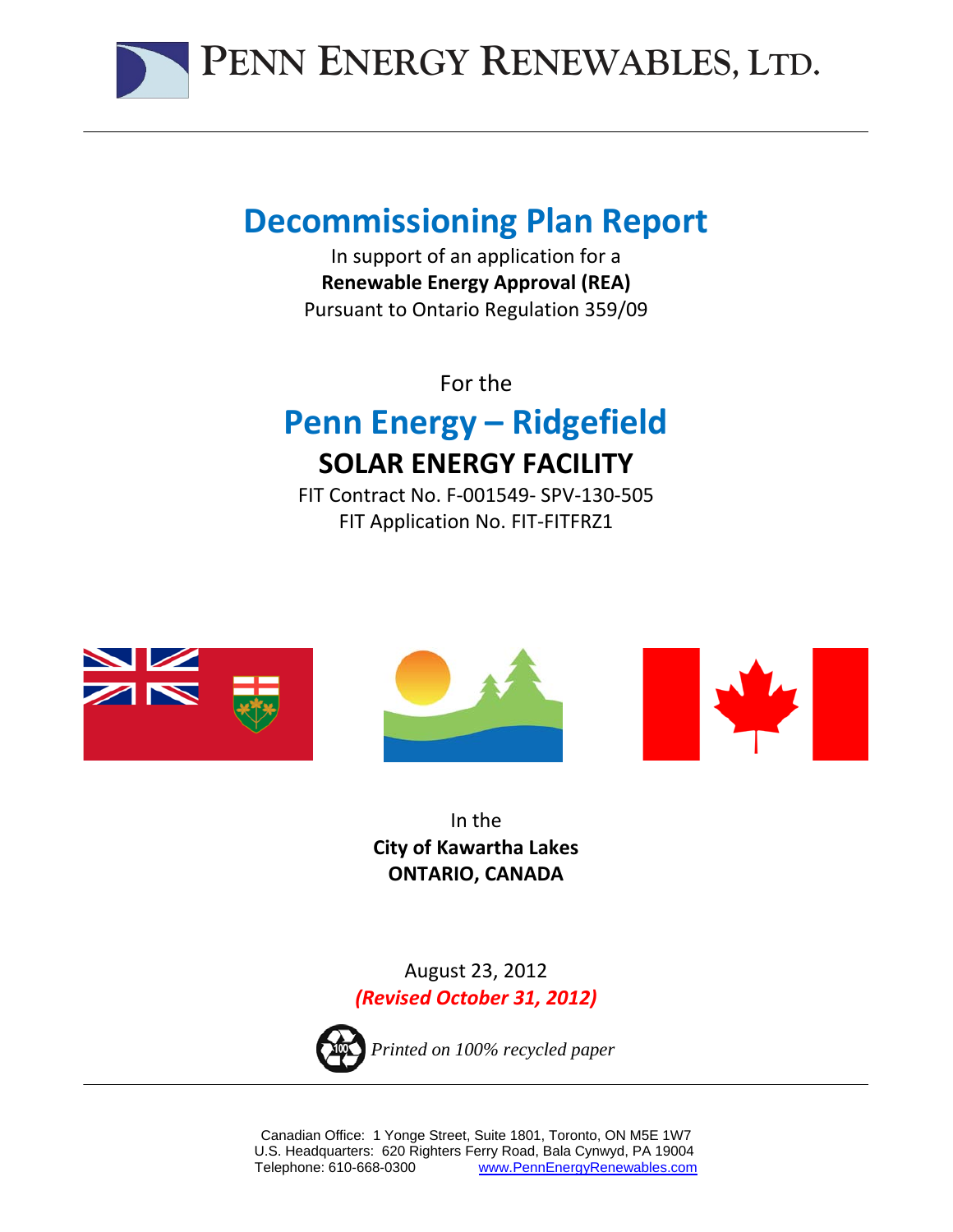#### **A note regarding REA application requirements and additional Project Information:**

This document is one component of a series of reports and other related documents that, collectively, constitute a complete Renewable Energy Approval (REA) application package which will be submitted to the Ministry of the Environment (MOE) for review and approval. As such, this report is intended to compliment the other documents and may reference and/or rely upon information contained in them; therefore, the contents herein should not be considered independently.

# **Table of Contents** Page

| 1.0 |                                                                                   |  |
|-----|-----------------------------------------------------------------------------------|--|
| 2.0 |                                                                                   |  |
| 2.1 |                                                                                   |  |
| 2.2 |                                                                                   |  |
| 3.0 |                                                                                   |  |
| 3.1 |                                                                                   |  |
| 3.2 |                                                                                   |  |
| 4.0 | PROCEDURES FOR MANAGING EXCESS MATERIALS AND WASTE DURING DECOMMISSIONING PHASE 7 |  |
| 5.0 |                                                                                   |  |
| 5.1 |                                                                                   |  |
| 5.2 |                                                                                   |  |
| 5.3 |                                                                                   |  |
| 5.4 |                                                                                   |  |

#### **Notice:**

This document has been prepared solely for the use of Penn Energy Renewables, Ltd. (Penn) as part of the Renewable Energy Approval (REA) process in accordance with Ontario Regulation 359/09. It is in DRAFT form and subject to further revision. The content of this document is not intended for the use of – nor is it intended to be relied upon by – any other person, firm or corporation. Penn denies any liability whatsoever to other parties for damages or injury suffered by such third party arising from use of this document by them. Neither Penn nor any of its directors, officers or employees, shall have any liability (for negligence or otherwise) to any third party for any use of this document for any reason whatsoever.

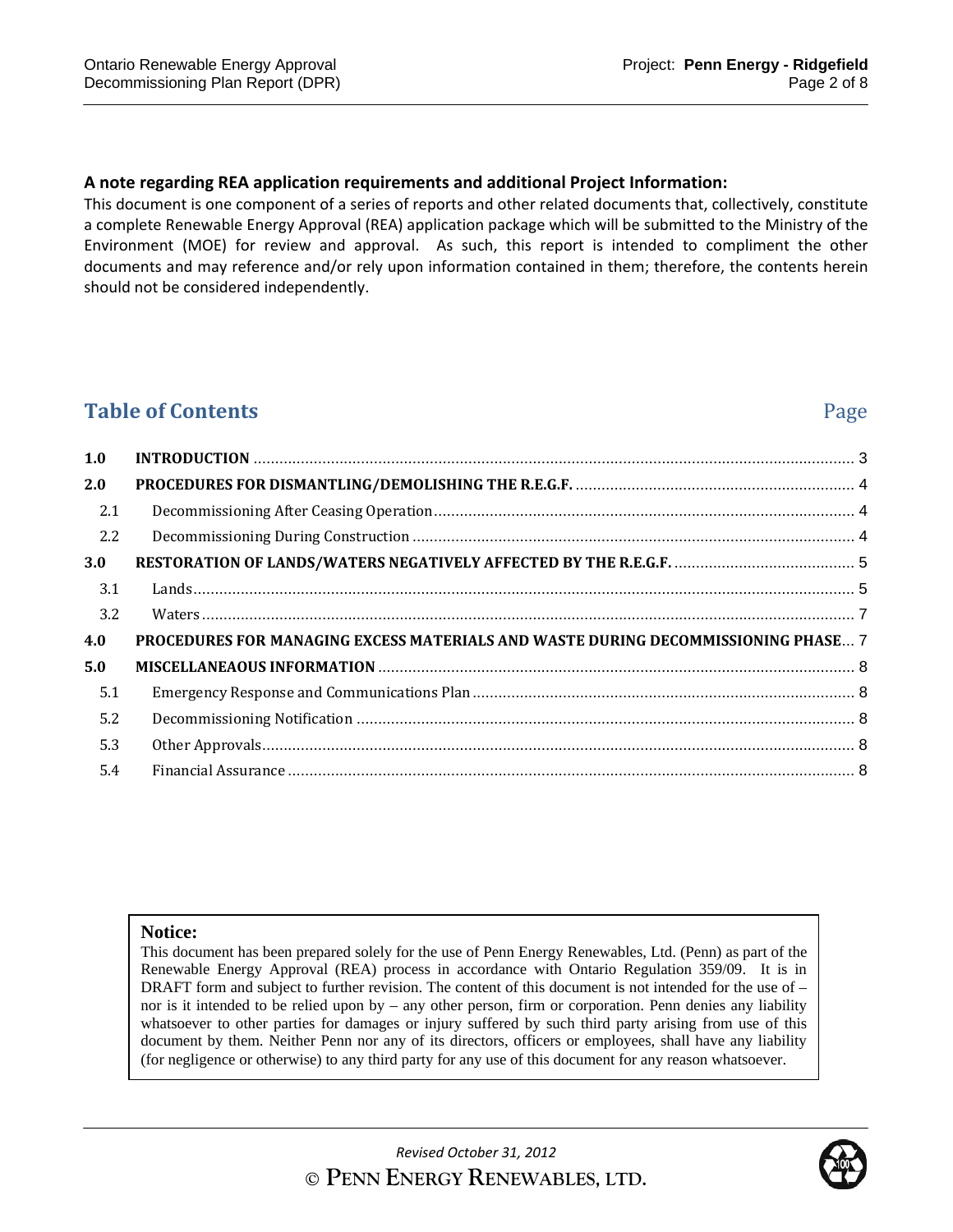# **1.0 INTRODUCTION**

Penn Energy Renewables, Ltd. (Penn) has executed a Feed‐In‐Tariff (FIT) contract with the Ontario Power Authority (OPA) for the construction of an 8 megawatt (MW), ground‐mounted, Class 3 solar energy facility west of the village of Dunsford, within the City of Kawartha Lakes, Ontario. The subject lands are located in part of Lot 5 Concession 10, in the City of Kawartha Lakes, geographic village of Fenelon. The proposed Renewable Energy Generation Facility (REGF or the Facility) would consist of a collection of solar photovoltaic (PV) modules (each approximately 1.00 m x 1.67 m or 1.00 m x 2.00 m in dimension) that are grouped into arrays tilted and facing south. These stationary arrays are strung together forming a series of rows oriented east to west. The Environmental Protection Act (EPA or the Act) administered by the Ministry of the Environment (MOE) regulates Renewable Energy Approvals (REAs) under Part V.0.1 of the Act, pursuant to Ontario Regulation 359/09. A proponent of a renewable energy project is required to submit numerous reports as part of an REA application; one of which is a Decommissioning Plan Report (DPR).

According to the MOE's publication "Technical Guide to Renewable Energy Approvals Chapter 7: Guidance for preparing the Decommissioning Plan Report" (2011)…

*[a] DPR is required to describe how applicant proposes to restore the project location to a clean and safe condition. This includes retiring the elements of the renewable energy generation facility, restoring the land and water and managing the excess materials and waste. The DPR describes the plans for decommissioning the renewable energy generation facility and is required to contain, at a minimum, the following information:*

- *1. Procedures for dismantling or demolishing the facility*
- *2. Activities related to the restoration of any land and water negatively affected by the facility*
- *3. Procedures for managing excess materials and waste*

Although components of the REGF have an estimated useful lifetime in excess of twenty years, twenty years is the term of the FIT contract. If power generation from this facility is no longer necessary at the point of the FIT contract's expiration, the REGF may be decommissioned. This DPR, therefore, is based on the scenario that the FIT contract has expired and not been renewed and that there is no demand for power generation on the site. In such event, upon the request of the landowner, the REGF will be dismantled, any lands and water negatively affected by the REGF will be restored, and the site will be left in a safe and clean condition. It is difficult to predict precise demolition activities, procedures and technologies that may become available over time. Assumptions have been made, therefore, and some task descriptions generalized to allow for a degree of flexibility and innovation regarding dismantling/ demolition means and methods.

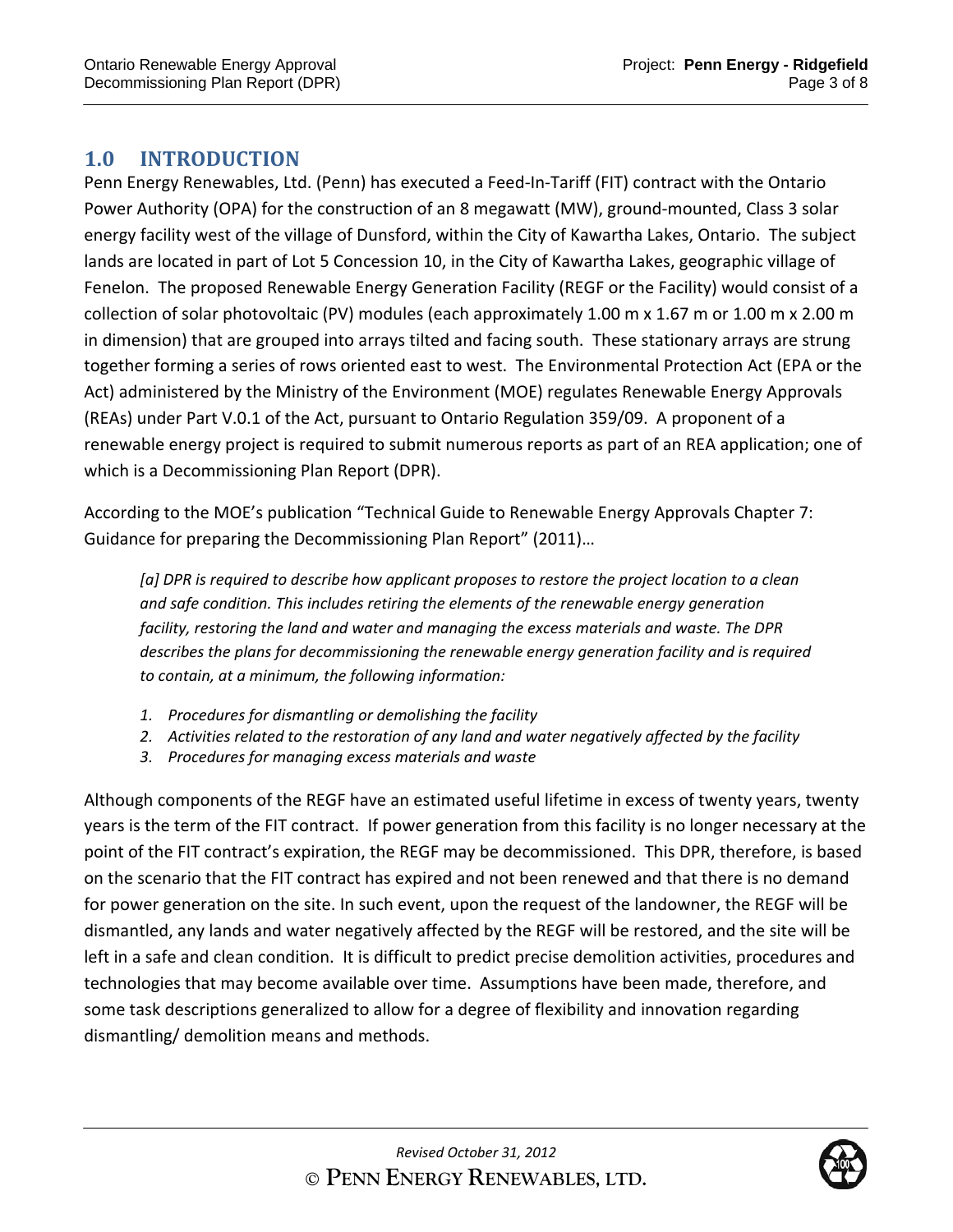The REGF project location is in a rural area with marginal (non‐prime) agricultural land. The current state of the subject lands is a cleared former grazing areas. There are no natural or aquatic features within the project location. Dependent upon the landowner's proposed land-use following the REGF's lifespan, the site will likely be reverted back to grazing use or allowed to naturalize on its own.

# **2.0 PROCEDURES FOR DISMANTLING/DEMOLISHING THE R.E.G.F.**

Decommissioning will most likely occur after operations have ceased and the REGF is no longer generating power. It will consist primarily of dismantling and removing facilities, wiring and equipment as well as land restoration, if necessary. This section also briefly addresses procedures for the unlikely event that the project is abandoned during construction.

# **2.1 Decommissioning After Ceasing Operation**

The likely decommissioning tasks are as follows:

- 1. The Facility is disconnected from the Hydro One Networks, Inc. (HONI) grid, according to federal and/or provincial requirements and in accordance with HONI procedures and policies.
- 2. Individual PV modules or panels are disconnected and removed from the site, and shipped, to the extent possible, to recycling facilities for recycling, or for disposal.
- 3. Electrical cables and equipment owned by Penn shall be removed and recycled, re‐used or disposed of off-site. This includes all above-ground electrical structures and wiring, inverters, combiners, low voltage switch gear and transformers and the interconnection substation equipment, if applicable.
- 4. The collection houses and their foundations (if necessary) shall be removed and recycled, re‐used or disposed of off‐site.
- 5. All above-grade PV module array support posts and structures shall be removed and recycled or disposed of off‐site.
- 6. The safety and security fencing shall be removed and recycled, re‐used or disposed of off‐site.
- 7. Road connections and internal lanes (and their sub-base materials) used for the project, drainage structures, etc. may be removed, depending on the wishes of the landowner.
- 8. The site could be converted to other uses in accordance with applicable land use regulations and the landowner's wishes.

# **2.2 Decommissioning During Construction**

It is unlikely that the Facility will have to be dismantled during construction. Should this occur, similar procedures as outlined above and throughout the rest of this report (regarding decommissioning after ceasing operations) would be followed.

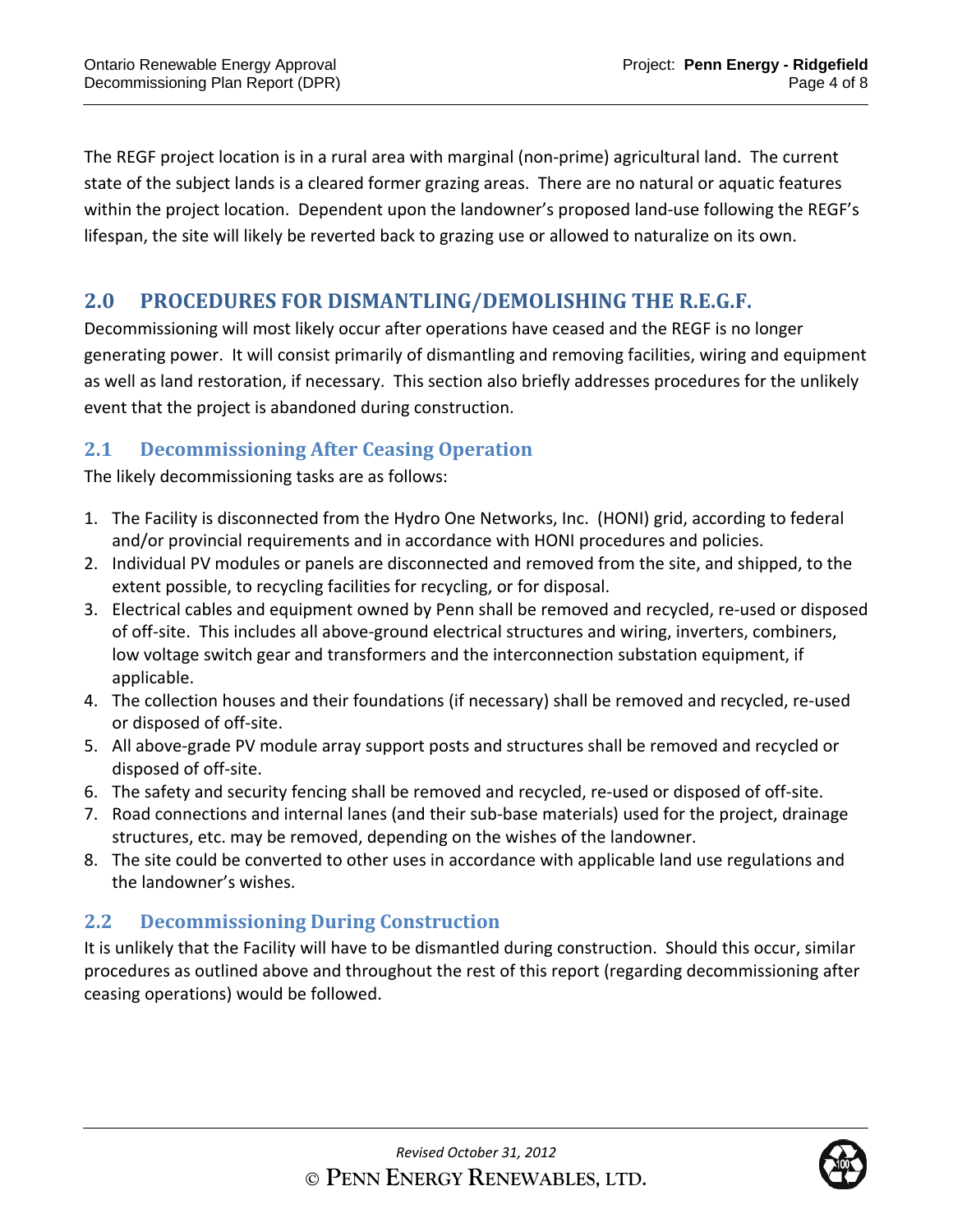# **3.0 RESTORATION OF LANDS/WATERS NEGATIVELY AFFECTED BY THE R.E.G.F.**

Following decommissioning the Facility site will be restored, to the extent possible, to pre‐Facility conditions in accordance with local land use laws or regulations and pursuant to the landowner's desires. It is not anticipated that construction, operation or decommissioning of the Facility will have negative effects on water bodies and wetlands. As a result, restoration of water courses or bodies or wetlands either during construction or decommissioning, is not anticipated.

# **3.1 Lands**

The indirect impacts to the land from decommissioning are considered to be local, short‐term and negligible. The principal potential impact to the woodland associated with decommissioning this project is unintended harm to trees that are not planned for removal. For instance, during this decommissioning phase, the security fence will be removed and the machinery used for this activity has the potential to harm the area of the woodland closest to the fence. Therefore during decommissioning Penn plans, to the extent possible, to carry out the following preventive measures:

#### Modifications of Construction Activities:

- o Clearly delineate the limits/perimeter of the area to be cleared to prevent the loss of woody vegetation not intended for removal;
- o No removal of woody vegetation (trees or shrubs) between April 15th and July 31st, inclusive, unless a biologist has walked the site no earlier than five days prior to the planned clearing and has indicated that no nesting activity is occurring within the area to be cleared;
- o Install, monitor and maintain silt fence around the project location boundary (excluding site accesses) to prevent sediment from traveling to neighboring properties;
- o Instruct personnel onsite to respect the project location boundaries and any additional setbacks;
- o Dust suppression to be utilized when necessary;
- o Utilize small machinery outside of perimeter fence during all activities to avoid accidental damage to the root system of trees (drip lines) not intended for removal and minimize soil compaction; and
- o Ensure that properly operating mufflers (i.e. standard OEM, or similar) are used on all project machinery and vehicles to minimize noise impacts.

#### Additional Modifications of Construction Activities – Reptile Hibernacula

If Reptile Hibernacula is confirmed is confirmed by Spring 2013 surveys as scheduled in the NHA/EIS, the following shall also be implemented:

- o 30 m area will be established around the hibernacula. No work would take place within this area;
- o The 30 m area will be flagged and demarcated (in field and on construction drawings);
- o Construction crew would be educated about the location and significance of these features and will be trained to avoid snakes by conducting a visual inspection of the work site prior to the

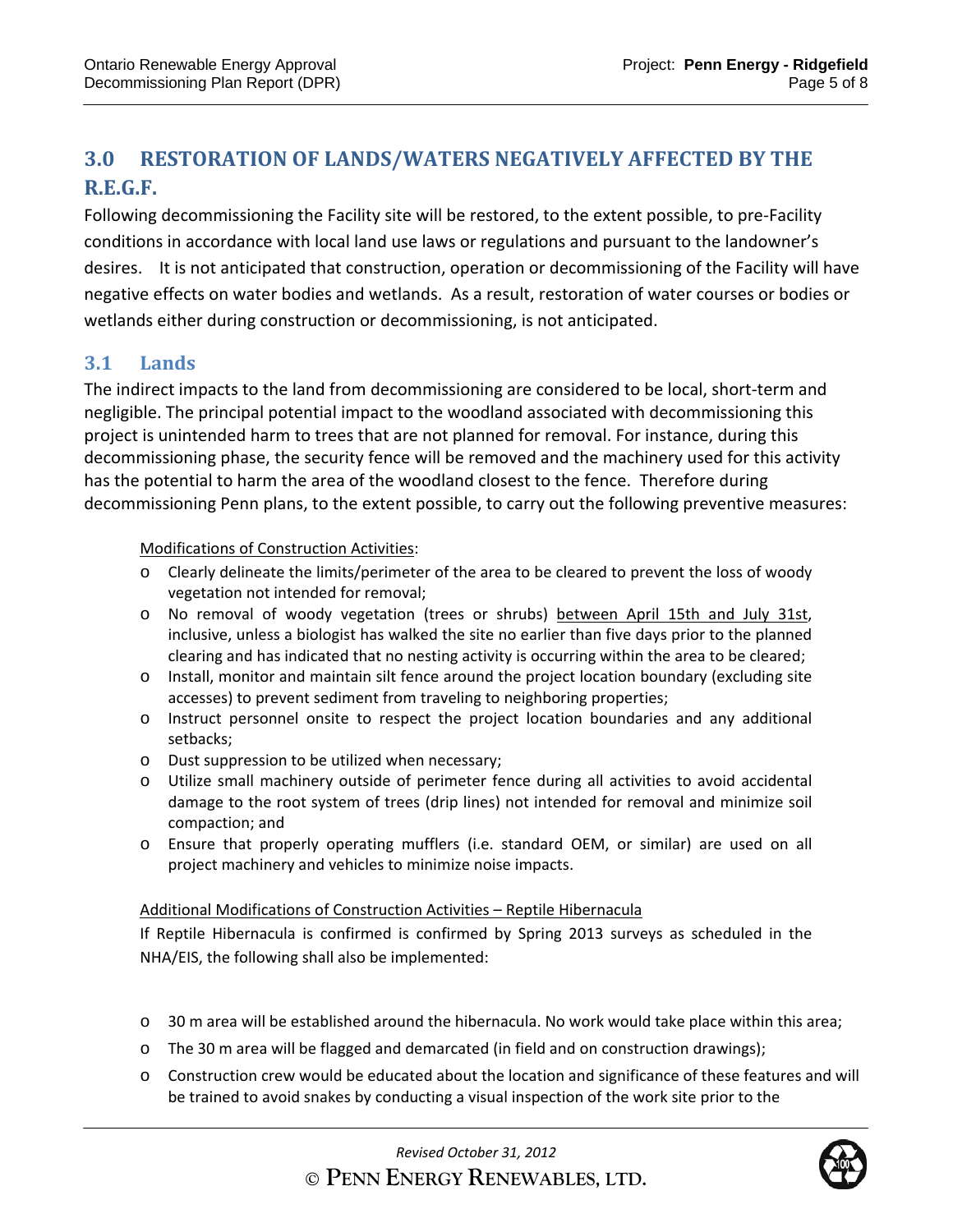commencement of the daily activities. The crew would be made aware that they need to avoid harming snakes. Workers will be provided with an ID manual of snakes and protocol of what to do if snakes are present (i.e. wait for snakes to pass, avoid snakes). The contact information of a SAR biologist who will be responsible for safely transporting snakes will be provided. Construction crew will record the number and species of any snakes observed;

- o The access road use and vehicular speeds will be minimized during September and October (when snakes are moving towards the hibernacula) and between March 15 and May 15, when snakes are leaving the hibernacula. During these same periods a thorough sweep of the work areas within 100m of the hibernacula will be performed daily prior to any work commencing within this area; and
- o The 100m buffer area will be flagged and demarcated in field.

#### Additional Modifications of Construction Activities ‐ Turtle Wintering and Nesting Area

If Turtle Wintering and Nesting Area is confirmed by Spring 2013 surveys, the following shall also be implemented:

- o Construction crew would be educated about the location and significance of this feature and will be trained to avoid turtles by conducting a visual inspection of the work site prior to the commencement of the daily activities. The crew would be made aware that they need to avoid harming turtles. Workers will be provided with an ID manual of turtles and protocol of what to do if s are present (i.e. wait for turtles to pass, avoid turtles). The contact information of a SAR biologist who will be responsible for safely transporting turtles will be provided. Construction crew will record the number and species of any turtles observed.
- o The access road use and vehicular speeds will be minimized during mid‐October to November (when turtles are moving towards the wintering area) and early spring (i.e. after ice melt till mid‐end of June, when turtles leave the wintering area for nesting sites). During these same periods a thorough sweep of the work areas within 100m of the wintering area will be performed daily prior to any work commencing within this area.

Additional Modifications of Construction Activities – Amphibian Breeding Habitat (Woodland) If Amphibian Breeding Habitat (Woodland) is confirmed by Spring 2013 surveys, mitigation measures will follow the above measures that protect the Wetlands within 120m of the project location. The following shall also be implemented:

- o Construction crew would be educated about the location and significance of this feature and will be made aware that they need to avoid harming frogs.
- o The access road use and vehicular speeds will be minimized between April and June (when frogs are moving towards the breeding area).

Additional Modifications of Construction Activities – Generalized Significant Wildlife Habitat Pursuant to the NHA, mitigation for this feature is included in the above mitigation for wetlands ad woodlands. For reinforcement the following specific mitigation measures are to be implemented:

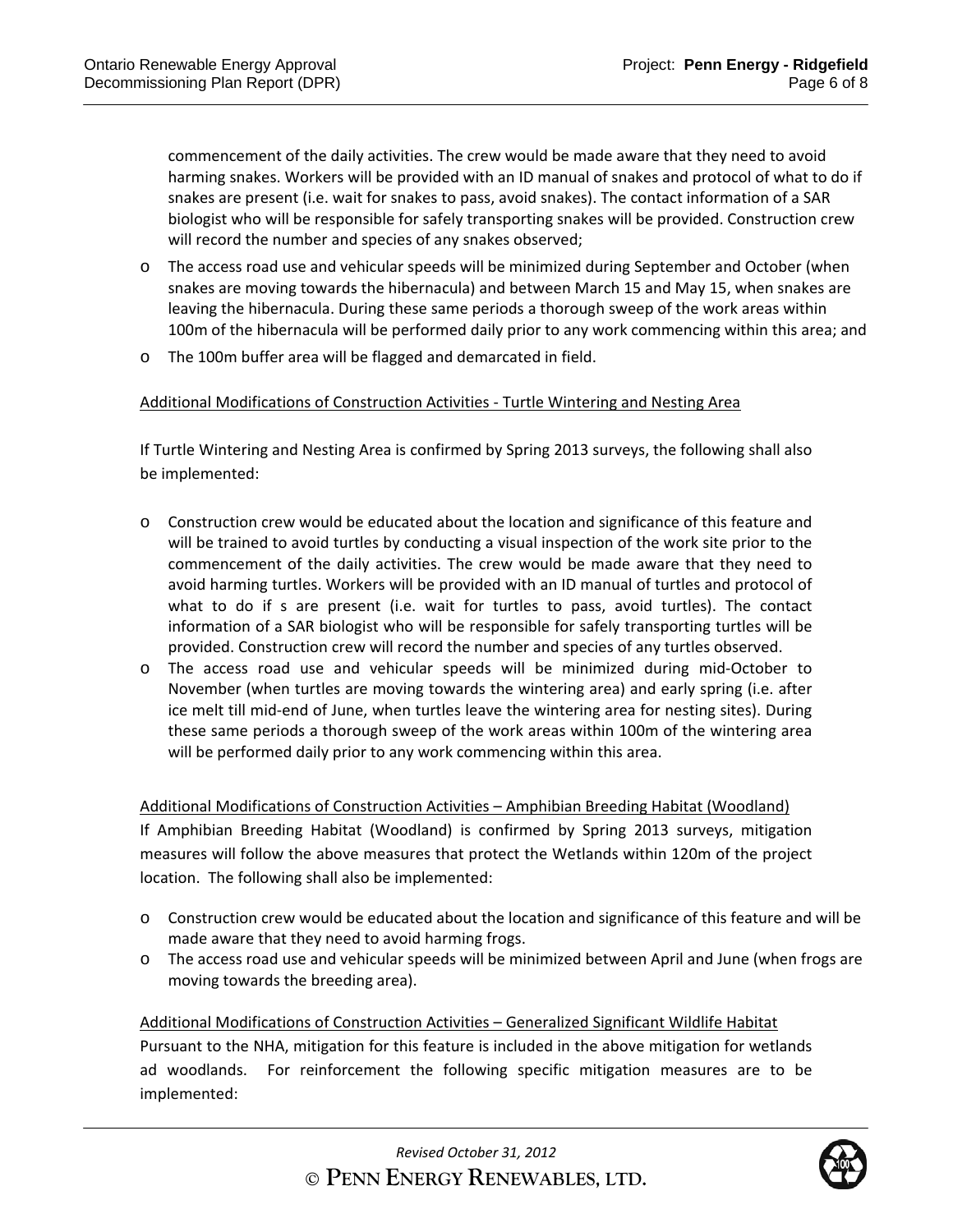- o No natural vegetation other than the fencerows will be removed
- o No work will occur within the drip line of Woodland 1 as identified in the NHA.
- $\circ$  Sediment fence will be installed around the perimeter of the project location.

Treatment Technologies:

- o Fueling and maintenance activities would occur within an area where sediment erosion control measures and all precautions have been made to prevent oil, grease, antifreeze or other materials from inadvertently entering the ground or the surface water flow. Such activities will be a minimum of 30 m from any significant natural feature as identified in the NHA;
- o Develop a spill response plan as part of final engineering and train staff;
- o Keep emergency spill kits onsite;
- o Disposal of waste shall be in accordance with governmental regulation;
- o Monitor area for leakage, in the unlikely event of spillage halt all construction activities and corrective measures must be implemented. Any spills must be immediately reported to the MOE Spills Action Centre (1.800. 268.6060).

Scheduling and Operational Changes:

o Conduct construction activities during daylight hours whenever possible to minimize light and noise impacts to wildlife.

Refer to the Natural Heritages Assessment Report for potential, additional mitigation measures during decommissioning if needed.

As indicated earlier, depending on the proposed land‐use following decommissioning, the site could be reverted back to agricultural use, naturalized with native trees and shrubs or allowed to naturalize on its own.

### **3.2 Waters**

No potential impact, there are no water bodies on or within 120m of the project location nor any lake trout lakes within 300m of the project location.

# **4.0 PROCEDURES FOR MANAGING EXCESS MATERIALS AND WASTE DURING DECOMMISSIONING** PHASE

As indicated above, the REGF consist of numerous materials that are potentially recyclable, including glass, semiconductor material, steel, and (copper) wiring. After operations have ceased and the REGF is no longer generating power, the component parts after having been dismantled will ideally be recycled or re‐used following decommissioning. Beyond the project components, it is not anticipated there will be additional materials or waste as part of decommissioning. Section 3.0 of this report details the steps Penn will take to recycle or dispose of project components following decommissioning.